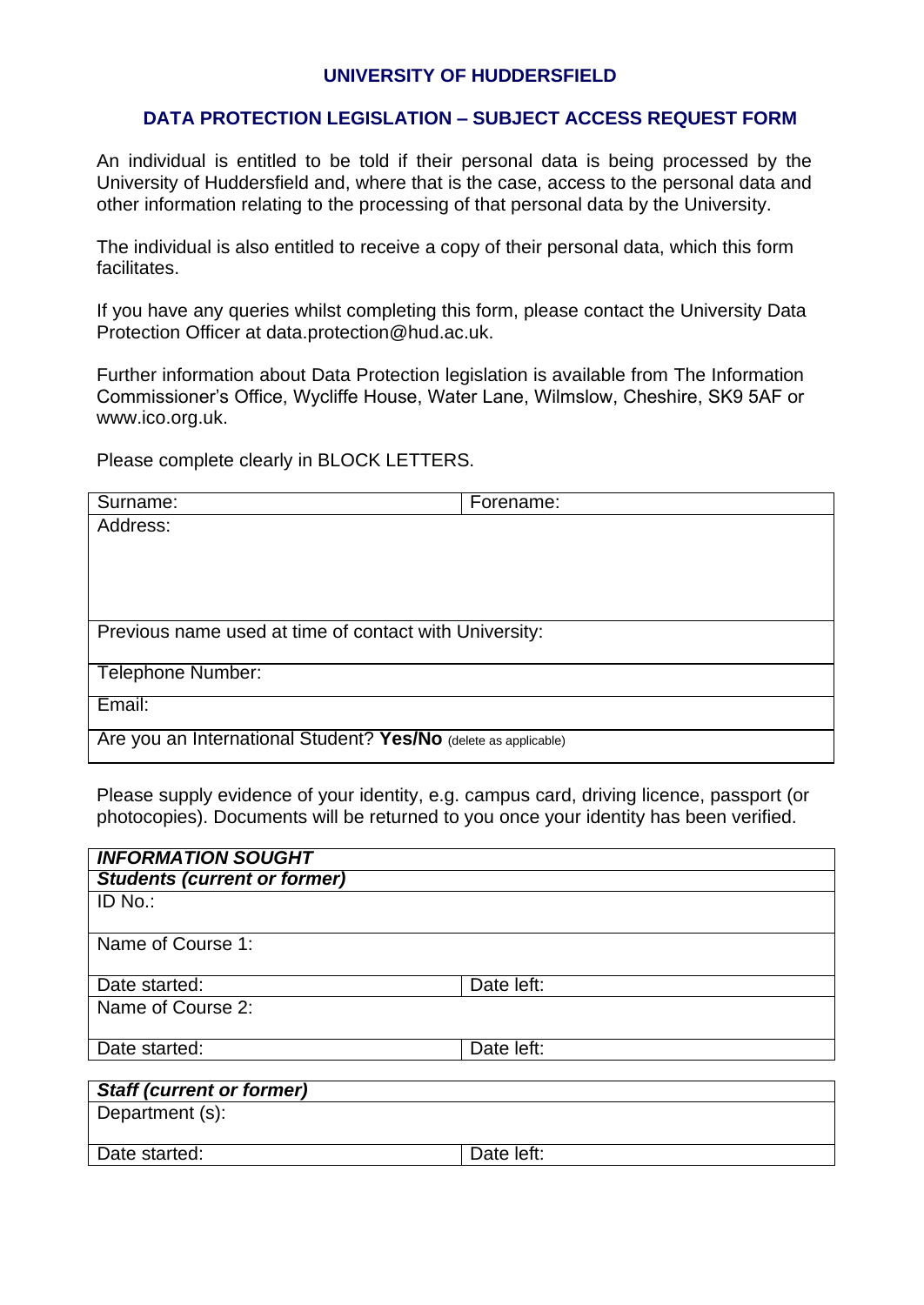## **Unless you specify otherwise, the University will usually undertake a general search for personal data in the following areas:**

For students or former students, the University will normally search:

- any School(s) in which you have studied as part of your course(s); and
- the following Services: Registry, Student Finance Office, Student Services and International Office (if you have indicated that you are an international student)

For staff or former staff, the University will normally search:

- any School(s)/Service(s) in which you have been employed; and
- Human Resources and Payroll

For people external to the University a general search of the applicable Schools/Services will be undertaken in line with the above.

Please tick below to indicate any additional areas to be searched.

| <b>Section</b>               | <b>Search</b> | <b>Section</b>             | <b>Search</b> |  |
|------------------------------|---------------|----------------------------|---------------|--|
| Office of Health & Safety    |               | <b>Occupational Health</b> |               |  |
|                              |               |                            |               |  |
| Computing & Library Services |               | Research & Enterprise      |               |  |
|                              |               |                            |               |  |
| <b>Student Recruitment</b>   |               |                            |               |  |

*To make a request for images captured by the University's CCTV, please refer to the University's [CCTV policy.](https://www.hud.ac.uk/media/policydocuments/CCTV-Policy.pdf) Please note that we would require additional information so that we could identify and provide you the relevant footage.*

**Alternatively, if you only wish to see specific document(s) or you believe your personal data may be held other than in the above areas**, please describe the information you are seeking e.g. a particular report, specific departmental file, academic marks etc. as clearly as possible and so that we can search for these

I certify that the information given on this application form to the University of Huddersfield is true. I understand that it is necessary for the University to confirm my identity and it may be necessary to obtain more detailed information from me in order to locate the correct data.

Signature: Date:

This form should be sent to: Data Protection Officer, University of Huddersfield, Queensgate, Huddersfield HD1 3DH.